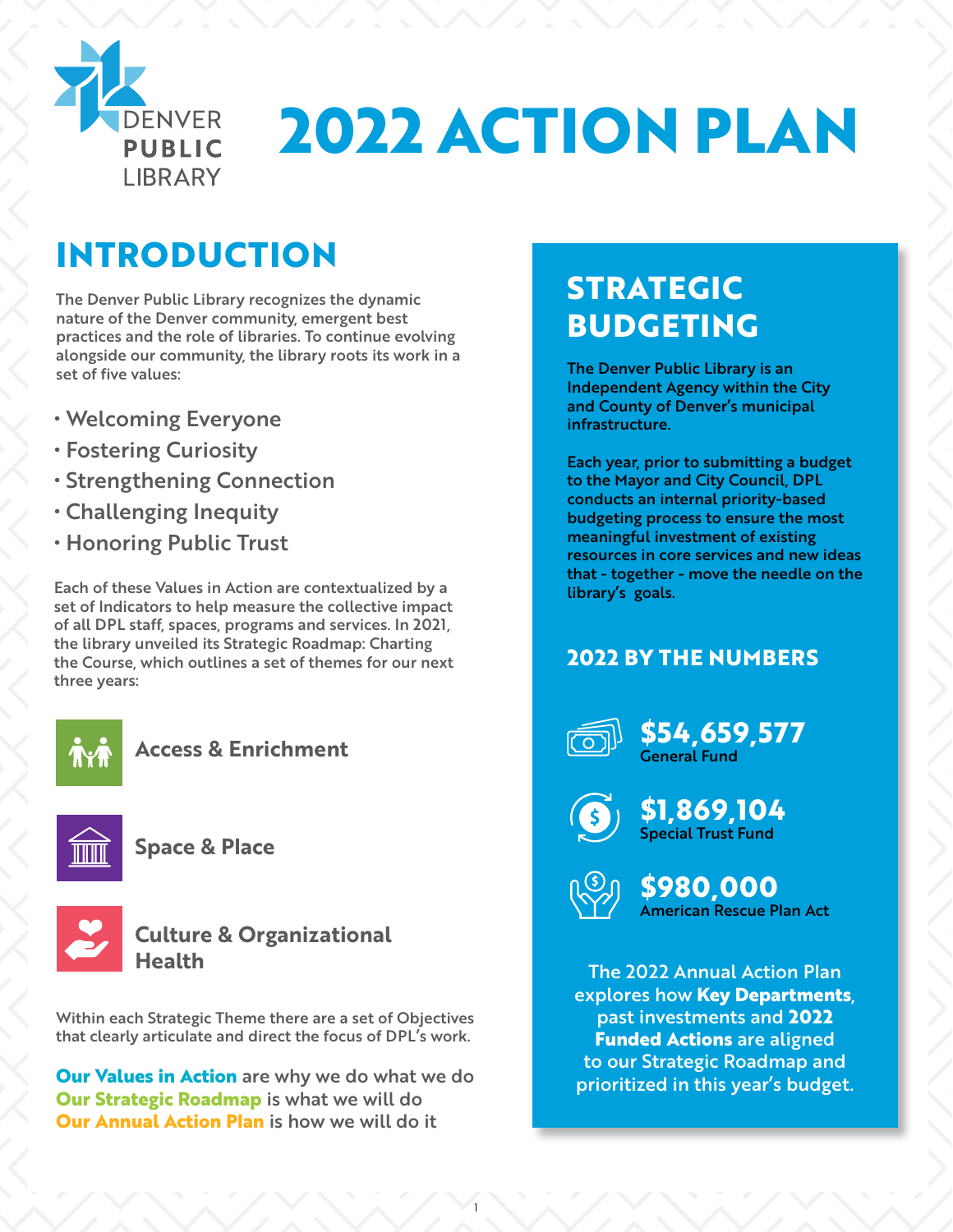# **PRIORITY POPULATIONS**

DPL will continue to focus its limited resources on supporting Denver's most marginalized community members. Individuals may associate with more than one of our Priority Populations and, in order to live our value of equity, we acknowledge the ways in which the following groups might overlap and shape how people access our services

#### Black, Indigenous, People of Color (BIPOC)

Individuals who identify as Black, Indigenous, and People of Color; [19.1% of Denver's population](https://www.census.gov/quickfacts/fact/table/denvercountycolorado/PST045221#PST045221)  [identifies as non-white, and 29.3% of Denver's](https://www.census.gov/quickfacts/fact/table/denvercountycolorado/PST045221#PST045221)  [population identifies as Hispanic or Latino.](https://www.census.gov/quickfacts/fact/table/denvercountycolorado/PST045221#PST045221) Individuals who identify as BIPOC have faced historical legacies of racialized oppression which negatively impacts health, access to education, economic opportunity and professional/personal life. DPL does not currently collect data on cardholder demographics.

#### Older Adults

Individuals age 50+ represent [25.8% of Denver's](https://demography.dola.colorado.gov/)  [population](https://demography.dola.colorado.gov/), and 7.5% of DPL cardholders. According to the Denver Regional Council of Governments' Area Agency on Aging, older adults - particularly those above the age of 65 - can experience social and digital isolation, have increased risk of age discrimination at work, struggle to obtain affordable housing and are more at-risk in terms of health and wellness.

#### Immigrants

Individuals who are not native born, or are 2nd and 3rd generation U.S. citizens; [15% of Denver's](https://www.census.gov/quickfacts/fact/table/denvercountycolorado/PST045221#PST045221)  [population](https://www.census.gov/quickfacts/fact/table/denvercountycolorado/PST045221#PST045221) identifies as foreign born. Immigrants are more likely to live near or under the poverty line, and they also often experience discrimination based on their immigration status. Such discrimination can lead to negative physical and mental health outcomes.

#### Unhoused

Individuals who lack a fixed, regular and adequate nighttime residence. According to the Metro Denver Homeless Initiative 2021 State of Homelessness Report, there are at least [32,233 people who](https://www.mdhi.org/)  [experienced homelessness](https://www.mdhi.org/) in our region between July 1, 2020 and June 30, 2021. The effects of inadequate housing are far-ranging, from negative mental health effects, to negative physical health outcomes, to impacts on the ability to participate in activities like seeking governmental assistance and job-seeking.

#### Vulnerable Youth

Young people who live in low-income or chronically disadvantaged neighborhoods often experience significantly lower outcomes in health, early childhood education, K-12 education, and postsecondary success than their more affluent peers. DPL is specifically focused on youth under 18, which represent [19.1% of Denver's population.](https://www.census.gov/quickfacts/fact/table/denvercountycolorado/PST045221#PST045221)

#### Digitally Isolated

Individuals who lack reliable access to technology and other digital resources. The 2019 American of traditionally marginalized groups, do not have area in 2020, the Colorado Department of Education [having access to the internet.](https://www.cde.state.co.us/communications/needsinventory-results) Digital isolation can impact socialization, education, job opportunities, access to government services, and more.

#### Refugees

Individuals who have been forced to flee their country because of persecution, war or violence. The Denver Office of Immigrant and Refugee Affairs reported resettlement of 3,631 refugees in Colorado between 2017 and November 2019. Between 1980 and 2020, the Colorado Refugee Services Program reported [62,939 refugees were resettled](https://drive.google.com/file/d/1hujMx8xS9dqDFIt-SuDKYxl0lZBM6dkz/view)  [in Colorado](https://drive.google.com/file/d/1hujMx8xS9dqDFIt-SuDKYxl0lZBM6dkz/view). In 2021, [451 new arrivals to the United](https://cdhs.colorado.gov/crsp)  [States were resettled in Colorado.](https://cdhs.colorado.gov/crsp) The number of refugees being resettled in Colorado has been negatively impacted both by recent immigration policy changes and by the COVID-19 pandemic. Due to the inherent trauma associated with being a refugee and stress surrounding immigration, this population faces many challenges when resettling.

#### Unemployed

Individuals who don't have a job, have actively looked for work in the past four weeks, and currently are available for work. Includes those who are temporarily laid off. The Bureau of Labor Statistics reports that [4.5% of the Denver metro](https://www.bls.gov/eag/eag.co_denver_msa.htm#eag_co_denver_msa1.f.2)  [area were unemployed as of November 2021.](https://www.bls.gov/eag/eag.co_denver_msa.htm#eag_co_denver_msa1.f.2) Not only does unemployment negatively impact people's financial well-being, but it can also impact physical and mental well-being.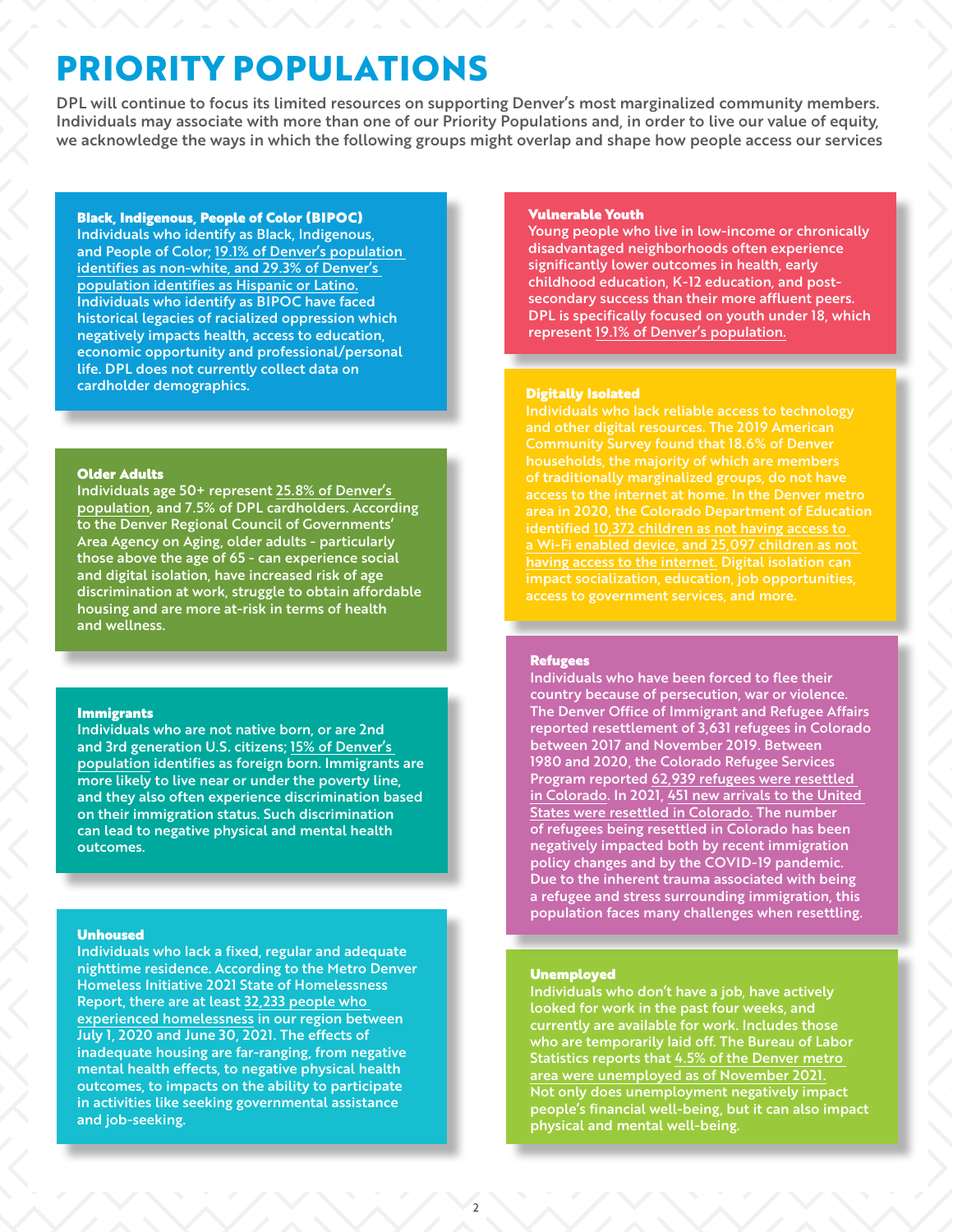

# **ACCESS & ENRICHMENT**

The Denver Public Library is responsive to the diverse needs of its community and reaches beyond its walls to offer library services to all.

### **\$26,784,894**  Fiscal 2022 General Fund

# **WHAT'S INCLUDED**

- Birth to 12th Grade Programs and Services
- Adult Programs and Services
- Collection Access and Borrower's Services
- Community Outreach and Engagement
- Cultural Inclusivity Programs and Services
- Marketing and Communications
- Reference and Research Services
- Technology Access and Digital Inclusion

# **HUMAN CAPITAL ADDITIONS**

#### **Outreach Specialists**

Two new team members to adequately manage the operation of bookmobiles, strategically grow our home delivery services, respond to the needs of priority populations, and explore options for satellite library locations that provide stable library and technology access in high-need areas.

# **STRATEGIC OBJECTIVES**

**1.1** Reimagine service delivery models and grow the library's commitment to meeting people where they are.

**1.2** Expand the library's reach and boost public awareness of what the library has to offer.

**1.3** Offer relevant and supportive resources, services and materials in Denver's key languages.

**1.4** Inspire and encourage a sense of wonder by curating relevant, engaging and diverse materials that reflect the interests of the community and promote literacy at all ages.

**1.5** Harness the power of current and emerging technology to eliminate barriers and facilitate exploration.

#### **Jobs Administrator**

One position to coordinate system-wide job-seeker support and serve as a liaison with city and external partners. This role will ensure library staff are trained on best practices and job-market trends to route jobseekers to the right resources for workforce reentry.

### **2021 ACTIONS**

#### **Language Access Plan**

Build a Language Access Plan to guide the library's efforts in providing high quality services, programs and materials to DPL customers who do not speak English or have limited English proficiency.

#### **Special Collections Diversity Audit**

Conduct a diversity audit of DPL's archival holdings to identify gaps in historical knowledge and representation, and inform future collecting and partnership priorities.

### **2022 ACTIONS**

#### **Free Printing and Copying**

Begin offering free printing and copying to all library customers at each of its 27 locations.

#### **Library Mobile Application**

Launch a mobile application for library users to access information on materials, programs and services. In 2020, nearly half of web visits were generated from a phone, a mobile application will improve accessibility and grow DPL's reach.

#### **Website Translation**

Translate the DPL website into Denver's key languages, enhancing the library's digital language access and providing a welcoming virtual environment to non-English speaking customers.

3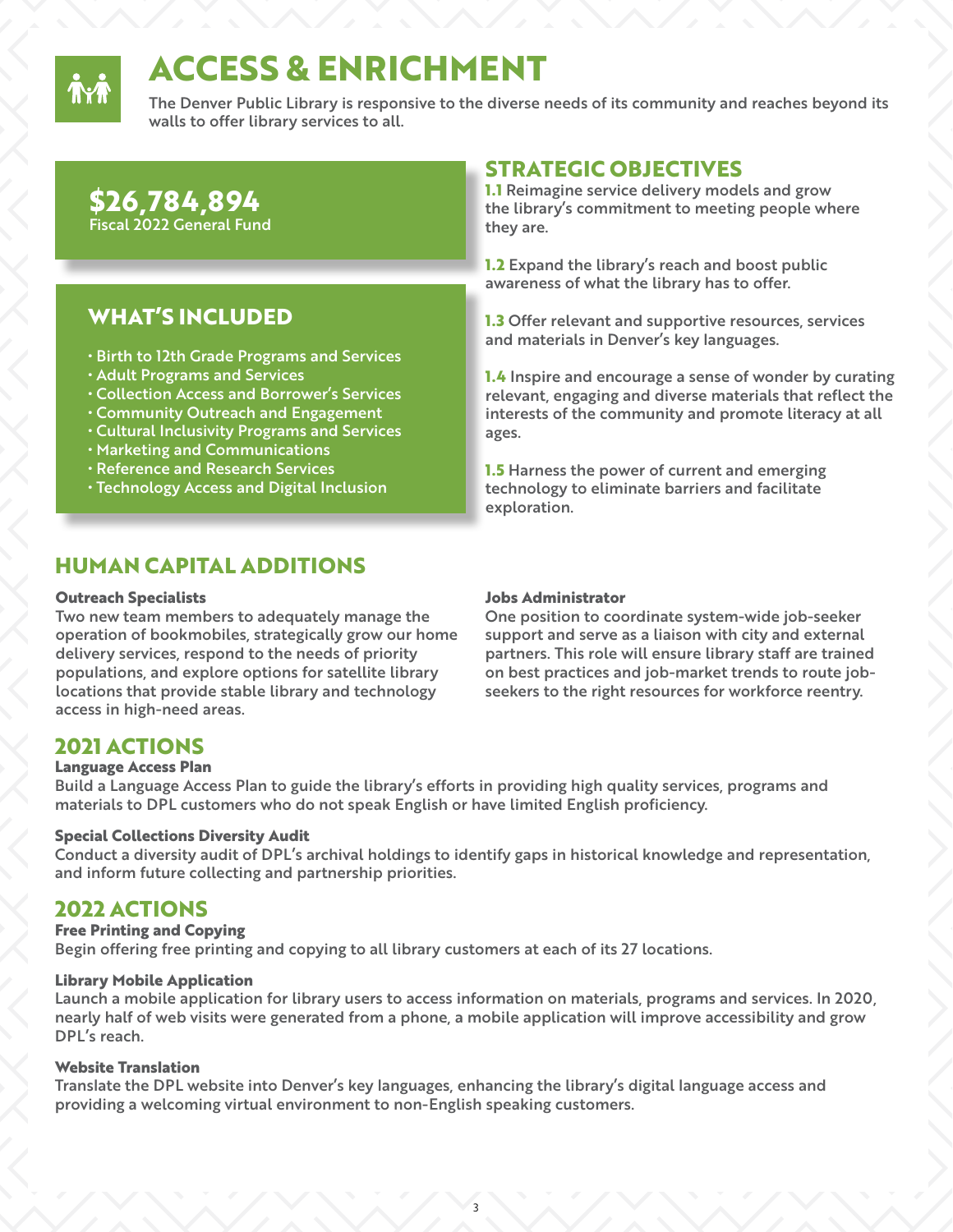

# **SPACE & PLACE**

All Denver Public Library locations and services are welcoming, reflect and honor the unique needs of neighborhoods and are placed in geographically diverse locations to ensure all have access.

# **\$16,380,541** Fiscal 2022 General Fund

# **WHAT'S INCLUDED**

- Custodial Services and Facilities Maintenance
- Community Outreach and Engagement
- Safety and Security
- Makerspaces
- Cultural Connection and Exchange Programs
- Community Meeting Rooms and Spaces
- Youth and Children's Spaces
- Customer Service Excellence

# **STRATEGIC OBJECTIVES**

**2.1** Maintain and improve existing library infrastructure to enhance the customer experience and explore opportunities to add new locations as we grow with the community.

**2.2** Anchor the library's role as a connector within the larger social and economic fabric of the community.

**2.3** Celebrate unique neighborhood characteristics through the design of culturally representative spaces.

**2.4** Develop a trauma-informed and culturally responsive customer service model that matches community needs, while also encouraging staff to maintain their own wellness.

# **HUMAN CAPITAL ADDITIONS**

#### **Art Park Branch Library Staffing:**

Nine new team members to operate and program the new location and ensure community access to books, materials, technology, internet and public spaces.

# **2021 ACTIONS**

#### **Youth Belong @ DPL**

Research and design a plan to minimize harm to vulnerable youth, specifically BIPOC youth while at DPL locations. 2021 efforts focused on gathering youth sentiment and experience data using surveys, focus groups and historical incident reports.

#### **Culturally-Responsive Wellness Model**

Create a culturally responsive employee support resource model that the library can use to construct systems of support that cultivate individual and community wellbeing.

### **2022 ACTIONS**

#### **Youth Spaces**

Reimagine dedicated youth spaces at four branch locations - replacing assets like furniture, while also allocating funds for quick-win enhancements like charging stations and passive program options across the system.

#### **Youth Belong@DPL - Phase 2**

Build on the task force findings from 2021 to engage external partners and youth representatives in the testing and evaluation of staff training and public programs and services. Additionally, build and sustain a cyclical feedback mechanism for youth voices to contribute to library service planning.

#### **Community Engagement Incubator**

Build and enhance relationships with community members to listen to their aspirations, and with community organizations and partners to collaborate on responsive actions that can benefit the community. Incubators will be hosted in locations aligned with DPL's priority populations as follows: BIPOC and underserved youth in the Barnum and Montbello branch locations, and Immigrants and Refugees in our Hampden branch location.

4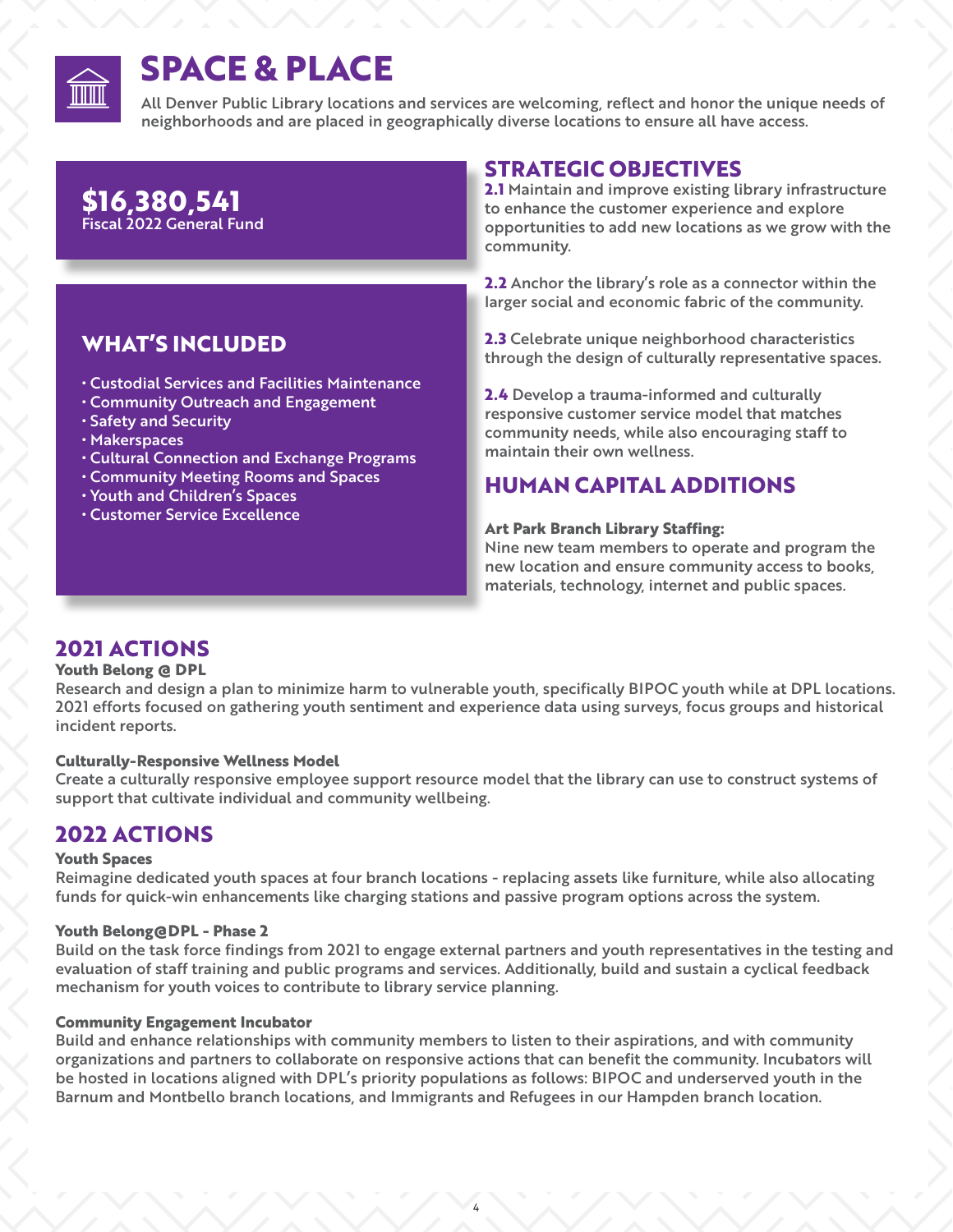# **CULTURE & ORGANIZATIONAL HEALTH**

The Denver Public Library offers a strong internal culture for employees focused on equity. The library is a trusted community organization and responsible steward of taxpayer dollars.

### **\$11,494,142**  Fiscal 2022 General Fund

# **WHAT'S INCLUDED**

- Equity, Diversity and Inclusion
- Data Management and Program Evaluation
- Budget and Financial Management
- Strategic Planning and Organizational Management
- Information Technology
- Human Resources and Recruitment
- Learning and Professional Development
- Archives and Special Collections
- Resource Development and Partnerships

# **STRATEGIC OBJECTIVES**

**3.1** Cultivate an inclusive organization focused on equitable outcomes and services for all, leading with race.

**3.2** Provide responsive and inspired service through data-informed decision making.

**3.3** Nurture the full employee lifecycle, build staff capacity to deliver on our mission and create opportunities for career exploration.

**3.4** Align financial and operational resources with strategic priorities to ensure long-term sustainability.

**3.5** Provide consistent, transparent, high quality communication and prioritize meaningful opportunities for staff and community engagement.

# **2021 ACTIONS**

#### **EDI Action Plan**

Create a five-year plan to build a common understanding of equity, diversity and inclusion and facilitate the development of a set of goals and objectives to advance racial equity at the library.

#### **EDI Policy Review Process**

Develop easily-deployable tools to support systemwide and department/branch-specific policy evaluation - from design to interpretation - through an equity lens.

#### **Data Collection and Use Standards**

Craft a Data Collection and Use Policy outlining what information the library collects, how it is managed and appropriate use cases.

#### **Managerial and Supervisory Development**

Hire a full-time learning specialist to establish an internal leadership training program, supplemented by resources to bring in high-value tools and learning opportunities.

#### **Internal Communications Plan**

Hire a full-time specialist to cultivate a robust, multi-modal employee communications environment.

#### **Strategic Management Dashboard**

Procure and implement a strategic plan management software that tracks progress in a transparent, accessible way for staff and stakeholders.

### **2022 ACTIONS**

#### **EDI Training**

Create an Equity, Diversity and Including Learning Plan that institutionalizes racial equity as a foundational concept of library operations. This training plan will focus on building staff and leadership capacity to center equity in conversations and decisions around policies, practices, procedures, and programs.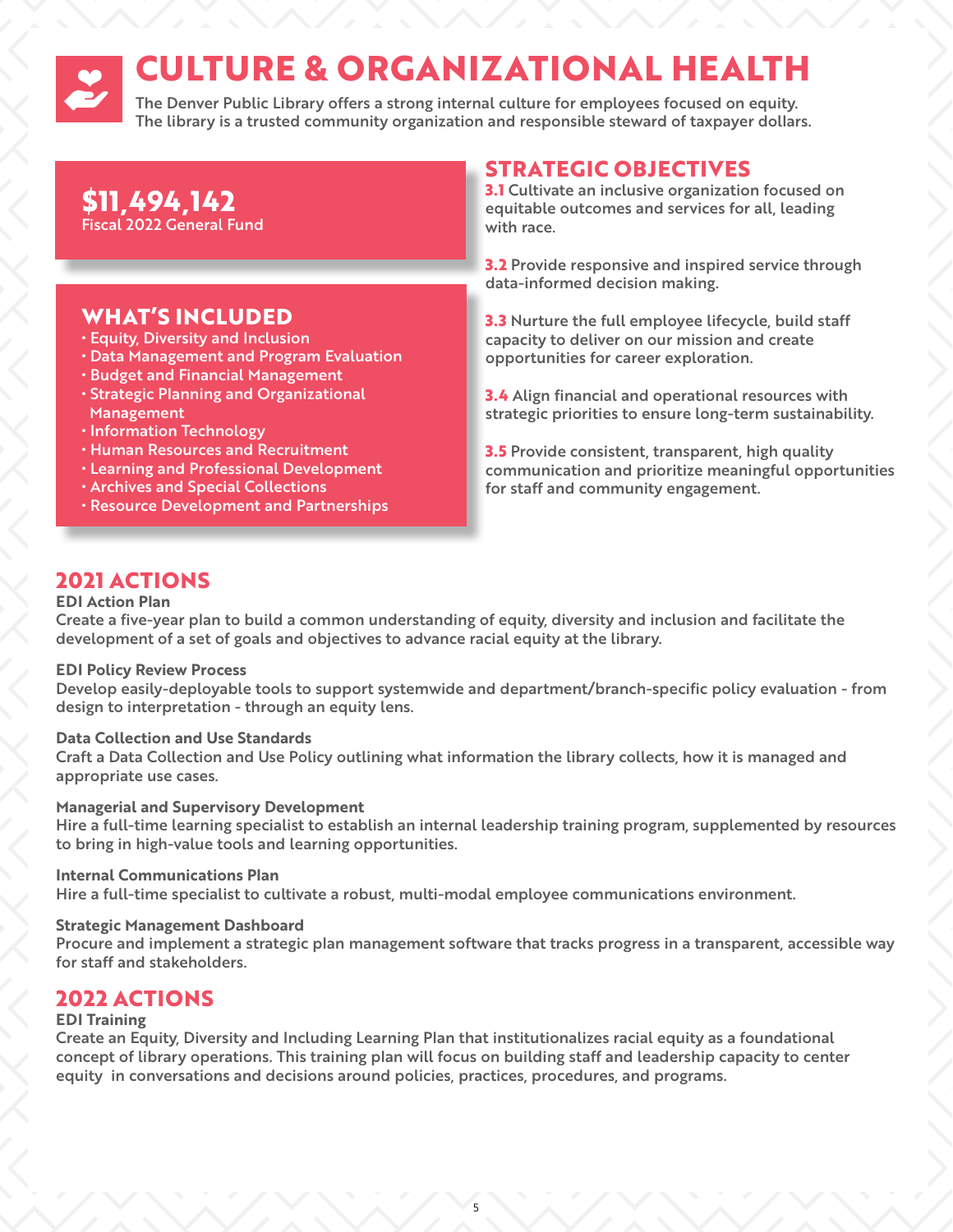# **OTHER FUNDING SOURCES**

# **AMERICAN RESCUE PLAN ACT**

In mid-2021, the Federal Government passed the American Rescue Plan Act (ARPA) to help offset the economic impact of the COVID-19 Pandemic. The stimulus package included funding to State, Local and Tribal governments to ensure a continued ability to support the public health response, while laying the foundation for a strong and equitable economic recovery.

The City and County of Denver received \$308M in ARPA dollars; \$980K of which were allocated to the library system for 2022. These dollars are explicitly restricted to restoration of library services and were allocated to restoration of programs and services most strongly aligned with the Strategic Roadmap.

· Software Licensing and Technology Refresh

· Summer of Adventure Family Excursions

· Systemwide Adult and Youth Programming

· ideaLAB Makerspace Programming



# **ARPA INVESTMENTS BY STRATEGIC THEME**



Access & Enrichment



Space & Place



### **SPECIAL TRUST FUND**

**WHAT'S INCLUDED**

· 4 Digital Navigator Positions

· Landscape Maintenance · Book Truck Replacement

· Books and Materials

The DPL Special Trust Fund supports various collections and activities relating to library services; funding for this consists of private donations, contributions, grant funding and book sales.

#### **DOLLARS BY DIVISION**

| <b>Neighborhood Services</b>               | \$707,879 |
|--------------------------------------------|-----------|
| <b>Central Library Administration</b>      | \$555,269 |
| <b>Collection, Technology and Strategy</b> | \$165,000 |
| <b>Human Resources</b>                     | \$27,856  |
| Administration                             | \$349,100 |
| <b>Finance, Facilities and Security</b>    | \$64,000  |

# **WHAT'S INCLUDED**

- Collection Materials
- Community Resource Programs
- Special Collection and Digital Archive Projects
- Read Aloud
- After School Is Cool
- Older Adult Programs
- Plaza
- Career Online High School
- Staff and Volunteer Recognition
- Branch Programs and Supplies